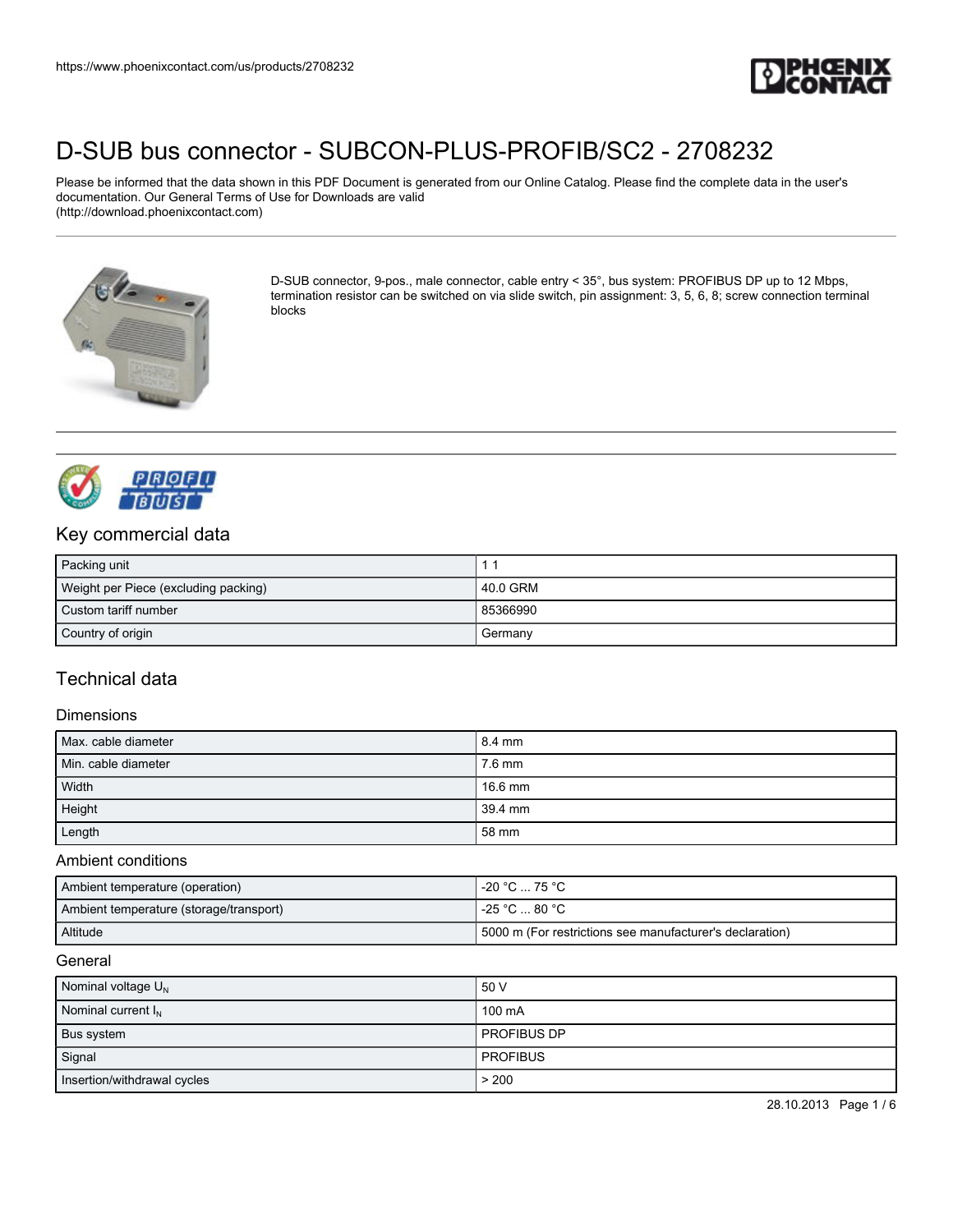

# Technical data

#### General

| SUBCON fixing screws | 4-40 UNC          |
|----------------------|-------------------|
| Tightening torque    | $0.4$ Nm          |
| Housing material     | ABS, metal-plated |
| Pin assignment       | 3, 5, 6, 8        |

#### Connection data

| Connection                                 | <b>D-SUB</b> connection                    |
|--------------------------------------------|--------------------------------------------|
| Number of positions                        | 9                                          |
| Connection method                          | D-SUB connector                            |
| <b>Termination resistor</b>                | 390 Ω                                      |
|                                            | $220 \Omega$                               |
|                                            | 390 $\Omega$ (Can be connected externally) |
| Connection                                 | PCB connection                             |
| Connection method                          | Screw connection                           |
| Conductor cross section stranded min.      | $0.14 \text{ mm}^2$                        |
| Conductor cross section stranded max.      | 1 $mm2$                                    |
| Conductor cross section solid min.         | $0.14 \text{ mm}^2$                        |
| Conductor cross section solid max.         | $1.5$ mm <sup>2</sup>                      |
| Min. AWG conductor cross section, stranded | 26                                         |
| Max. AWG conductor cross section, stranded | 18                                         |
| Conductor cross section AWG/kcmil min.     | 26                                         |
| Conductor cross section AWG/kcmil max      | 16                                         |
| Stripping length                           | $5 \, \text{mm}$                           |
| <b>Tightening torque</b>                   | 0.4 Nm                                     |

# Classifications

### eCl@ss

| eCl@ss 4.0 | 27140816 |
|------------|----------|
| eCl@ss 4.1 | 27140816 |
| eCl@ss 5.0 | 27143424 |
| eCl@ss 5.1 | 27143424 |
| eCl@ss 6.0 | 27143424 |
| eCl@ss 7.0 | 27440209 |
| eCl@ss 8.0 | 27440209 |

ETIM

| ETIM 2.0 | $\overline{\phantom{a}}$<br>.<br>.<br>ے ر<br>. |
|----------|------------------------------------------------|
|          |                                                |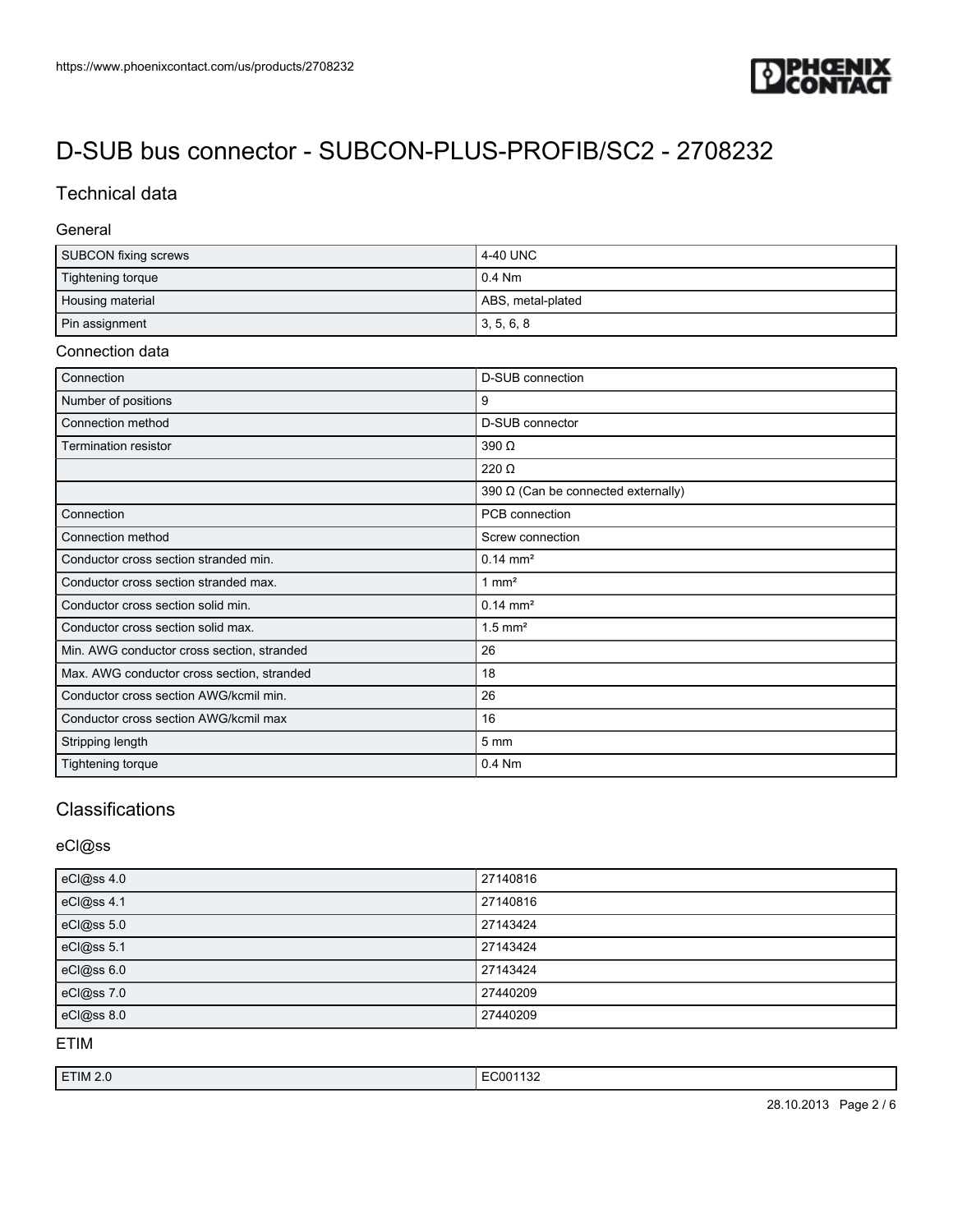

## **Classifications**

#### ETIM

| ETIM 3.0        | EC001132 |
|-----------------|----------|
| ETIM 4.0        | EC001132 |
| <b>ETIM 5.0</b> | EC001132 |

#### UNSPSC

| UNSPSC 6.01          | 30211802 |
|----------------------|----------|
| <b>UNSPSC 7.0901</b> | 39121402 |
| UNSPSC 11            | 39121402 |
| <b>UNSPSC 12.01</b>  | 39121402 |
| UNSPSC 13.2          | 39121402 |

## Approvals

#### Approvals

#### Approvals

UL Recognized / cUL Recognized / CSA / cULus Recognized

Ex Approvals

Approvals submitted

Approval details

UL Recognized **TN** 

cUL Recognized and

**CSA**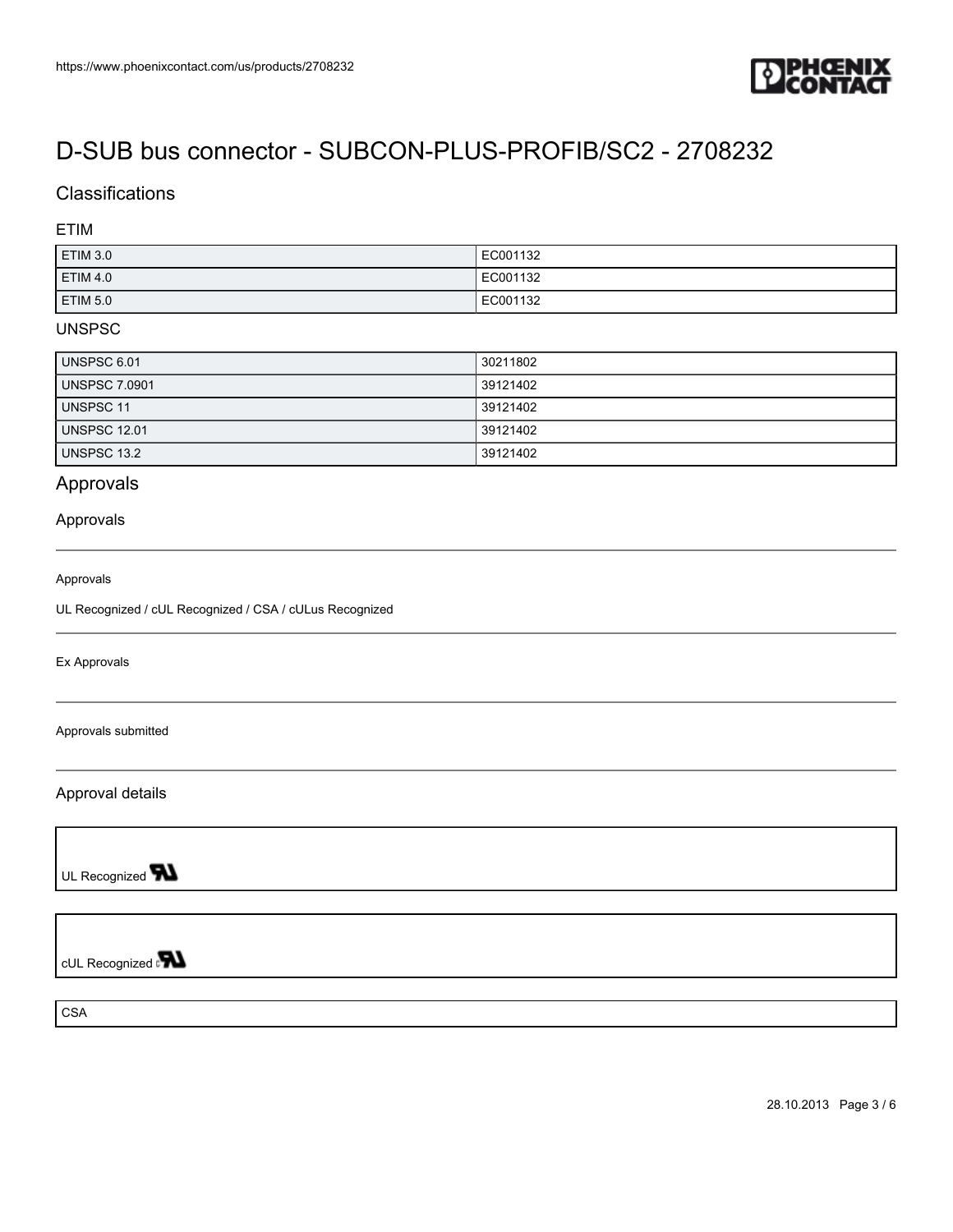

PROFIBUS cable, Fast Connect type, up to 12 Mbps (02YSY (ST)CY 1x2x22 AWG)

## Approvals

cULus Recognized on **Was** 

#### Accessories

Accessories

Data cable by the meter

[Cable - PSM-CABLE-PROFIB/FC - 2744652](https://www.phoenixcontact.com/us/products/2744652)



Data plug

[D-SUB bus connector - SUBCON-PLUS-PROFIB/PG/SC2 - 2708245](https://www.phoenixcontact.com/us/products/2708245)



D-SUB connector, 9-pos., male connector, cable entry < 35°, bus system: PROFIBUS DP up to 12 Mbps with PG D-SUB socket for connecting a programming device, termination resistor can be switched on via slide switch, pin assignment: 3, 5, 6, 8; screw connection terminal blocks

[D-SUB bus connector - SUBCON-PLUS-PROFIB/90/PG/IDC - 2313685](https://www.phoenixcontact.com/us/products/2313685)



D-SUB connector, 9-pos., male connector, cable entry < 90°, bus system: PROFIBUS DP up to 12 Mbps with PG D-SUB socket for connecting a programming device, termination resistor can be switched on via slide switch, pin assignment: 3, 5, 6, 8; IDC terminal block connection

#### [D-SUB bus connector - SUBCON-PLUS-PROFIB/AX/SC - 2744380](https://www.phoenixcontact.com/us/products/2744380)



D-SUB connector, 9-pos., male connector, axial version with two cable entries, bus system: PROFIBUS DP up to 12 Mbps, termination resistor can be switched on via slide switch, pin assignment: 3, 5, 6, 8; screw connection terminal blocks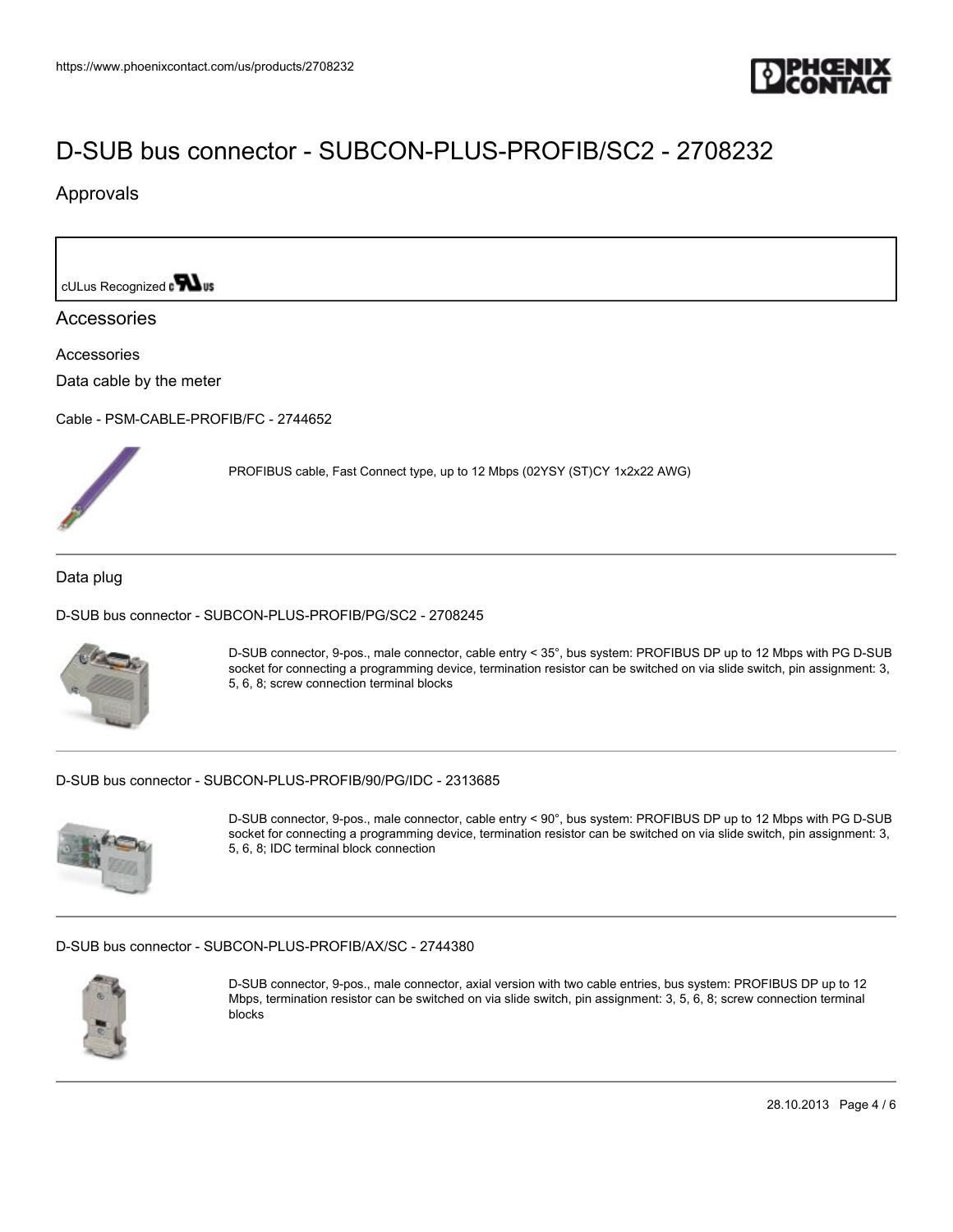

## Accessories

Screwdriver tools

[Screwdriver - SZF 0-0,4X2,5 - 1204504](https://www.phoenixcontact.com/us/products/1204504)



Actuation tool, for ST terminal blocks, also suitable for use as a bladed screwdriver, size: 0.4 x 2.5 x 75 mm, 2 component grip, with non-slip grip

[Screwdriver - SZK PH1 VDE - 1205150](https://www.phoenixcontact.com/us/products/1205150)



Screwdriver, PH crosshead, VDE insulated, size: PH 1 x 80 mm, 2-component grip, with non-slip grip

#### Stripping tool

[Stripping pliers - QUICK WIREFOX 6 - 1204384](https://www.phoenixcontact.com/us/products/1204384)



Stripping tool for cables with PVC insulation, stripping range: 0.08 to 6 mm<sup>2</sup>, wire cutting up to 6 mm<sup>2</sup> flexible or 4 mm<sup>2</sup> rigid

[Stripping tool - PSM-STRIP-FC/PROFIB - 2744623](https://www.phoenixcontact.com/us/products/2744623)



Quick stripping tool for PROFIBUS cable, type Fast Connect

Drawings